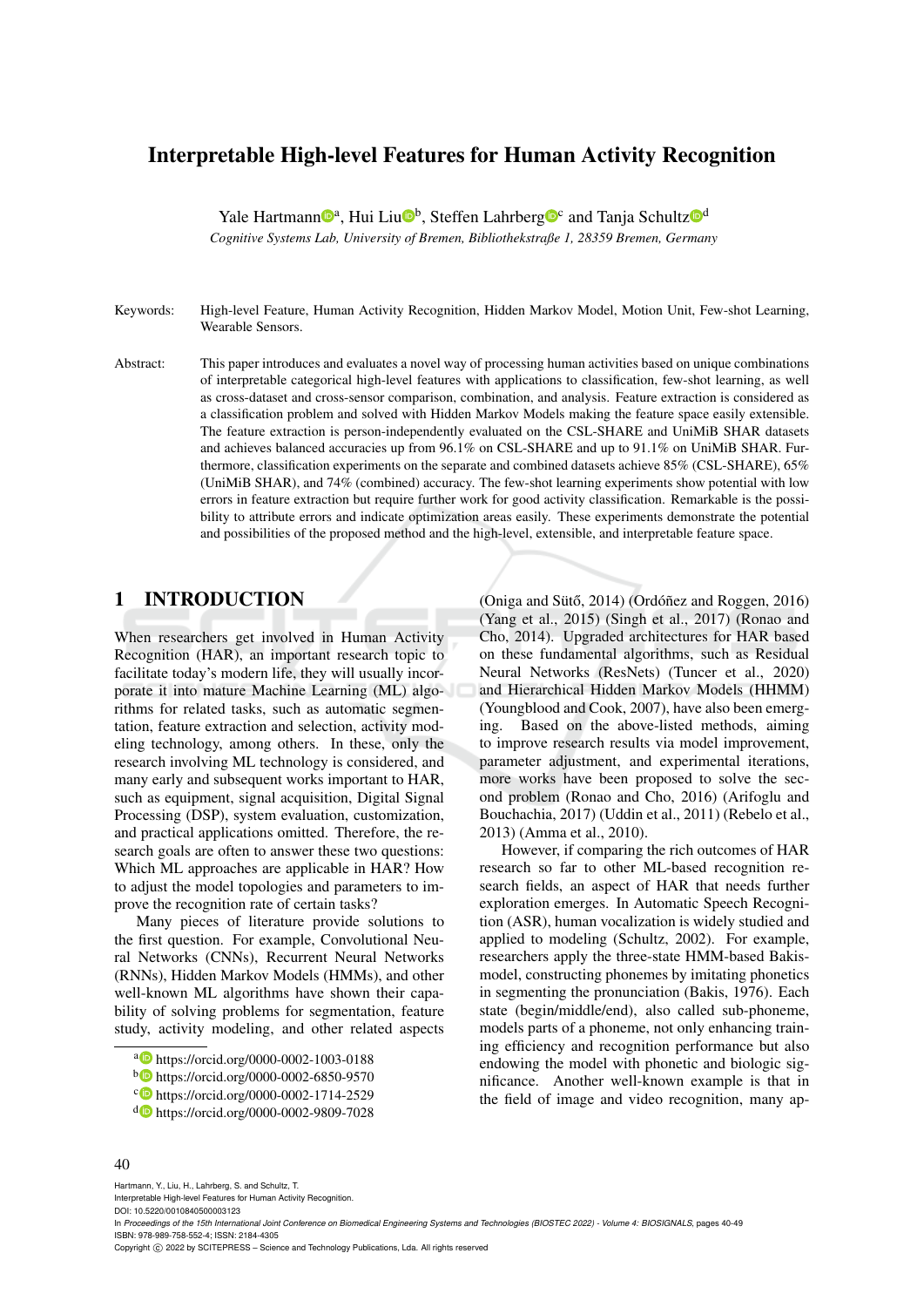proaches are inspired and analogized by the physiological model of how human eyes deal with stereo vision, i.e., from human vision to computer vision (Dickinson et al., 2009) (Scheirer et al., 2014). In contrast, HAR's research so far seems to have been gathering in Artificial Intelligence (AI) itself, and there is very little literature extending the study to somatology. In fact, the concept of "human activity" specifically is practical and essentially linked to physiology and sports science. In order to integrate related knowledge into the research field of computer science, gaps need to be bridged. Once these boundaries are crossed, the HAR research will have a solid foundation for theoretical modeling and experimental optimization than purely discussing the meaning of the topology and parameters in ML models. One such step has been made in the introduction of Motion Units, where human activities have been partitioned into their distinct phases and states/sub-phases based on gait analysis and sport science knowledge (Liu et al., 2021b).

In this paper, we introduce a method to further and more easily incorporate knowledge from other fields into Human Activity Recognition by enabling non-machine learning experts to develop a recognition system. We propose a setup where researchers can define high-level properties of activities with their respective possible values, such as Backwards/Neutral/Forwards on which the activity classification is performed. These features are initially extracted with out-of-the-box classifiers and can later be optimized or transformed into feature functions by machine learning experts. One requirement of said properties is that each activity differs from any other activity in at least one of them, making final classification straightforward, possible errors attributable to the erroneous feature, and the extracted feature space highly interpretable.

# 2 FEATURE SPACE

The proposed method transforms activities into a high-level feature space with discrete, categorical features, where each combination of features is unique across activities. Thereby breaking the activity classification problem into several sub-problems and a combination task. Instead of classifying a sequence as "Walk" directly, it is recognized as a forward movement (without Left/Right or Up/Down components) at a low speed and includes a cyclic knee movement and, therefore, is classified as "Walk".

The classification problem to choose between, say 22 different activities, is reduced to multiple classi-

fication problems with only a handful of discrete feature values and a final classification in this new feature space. Note that these sub-problems have more data available for each target class but are not necessarily more straightforward to solve as they include vastly different activity signals. Take "Stand" and "Falling Forward", while intuitively being very different, both start in a standing position, have little to no muscle activity, and have no movement to the left or right, and, therefore, share surprisingly many features and would be assigned the same target in several of them.

Setting these ideas into practice and evaluating them requires specific activities and data. In this case, two datasets, namely, CSL-SHARE (Liu et al., 2021a) (called CSL19 in the earlier pieces of literature) and UniMiB SHAR (Micucci et al., 2017). Both datasets mainly contain Activities of Daily Living (ADL) like "walk," "go upstairs," and "sit." In addition, the CSL-SHARE dataset includes several sport-related activities, such as "shuffle-Left/Right" and "V-cut", while the UniMiB SHAR dataset collects eight types of falls. The CSL-SHARE dataset applies four types of wearable sensors (two triaxial accelerometers, two gyroscopes, four EMG sensors, and one electrogoniometer) integrated into a knee bandage, while the UniMiB SHAR uses an accelerometer in an Android smartphone to sense the signal. One particularly challenging aspect of the UniMiB SHAR data is that the participants wore the smartphone in different orientations, making it hard to distinguish directions and other movements.

The initial high-level features are chosen based on (Liu et al., 2021b) and are as follows: *Class*, *Left/Right*, *Up/Down*, and *Back/Front*. *Class* describes the base activity, e.g., "walk", "fall", and "lounge". The other three are based on the Six-Direction Nomenclature (Liu et al., 2021b) and describe entire body translational movement. In contrast to Motion Units, the assignment here is not on sub-sequences but the whole activity level, thinking of these properties more as phonetic features than as phonemes as done with Motion Units. Furthermore, in this paper the "anchored" aspect is replaced by adding a "neutral" option to each of the three directional axes, e.g., Left/Neutral/Right. This neutral option is vital, as all features need to be extractable on every activity for a well-defined feature space.

However, with these four features, the feature combinations are not unique between activities and, therefore, the feature space is extended. On the CSL-SHARE dataset, three features are added: starting *Foot*, muscle *Force*, and *Knee* angle. The *Foot* is required to distinguish between "V-Cut left with the left foot first" and "V-Cut left with the right foot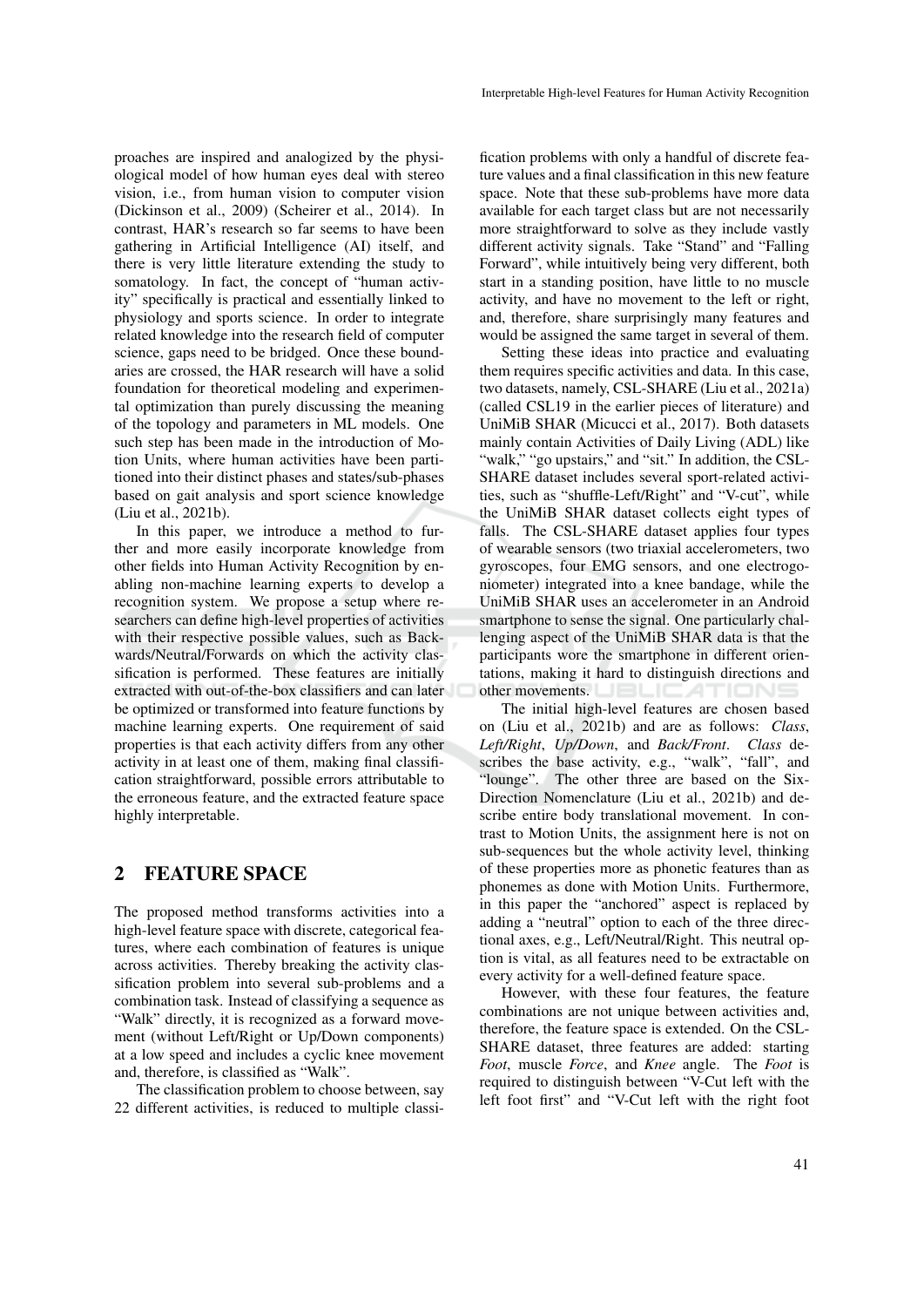

Figure 1: Assigned features per activity. Rows describe features with their respective categorical values per activity. Activities with the same value in a row use the same color. For example, the "FallingBack" and "FallingForward" activities have the same *Start* position marked in dark blue, but differ in the *Back/Front* feature (dark blue and white). No further meaning or order in color is intended, and the color value is solely maintained inside each row, e.g., dark blue does not refer to the same value in the *Start* and *Foot* row.

first", while "Jump with one leg" requires more muscle force to lift the body's weight compared to "Jump with two legs". Lastly, "Sit" and "Stand" can be distinguished when comparing knee angles. On the UniMiB SHAR side, a *Speed* feature to distinguish between "Running" and "Walking" is added. Additionally, a *Start* position and *Impact* feature are added to distinguish between "Stand up from sitting" and "Stand up from laying" as well as "Hitting an obstacle" and "Syncope".

The activities are grouped on association and activity description of the data publishers in each of the high-level features. Figure 1 displays the assignments for both datasets. The full assignment is required only in the combination experiment (Section 6). The following extraction and classification experiments only use the features developed for each dataset. Making the feature space more concise and resulting in simpler models. For the CSL-SHARE *Class*, *Left/Right*, *Up/Down*, *Force*, *Foot*, and *Knee* are used. For the UniMiB SHAR Activity, *Back/Front*, *Left/Right*, *Up/Down*, *Start* position, *Speed*, and *Impact* are used.

The current choice of features can be improved and should be developed for a broader range of activities. As Table 1 indicates, the 6DN features help distinguish activities across both datasets. The *Speed*, and *Force* features also help distinguish several activities. However, the *Impact*, *Foot*, and *Start* feature are developed mainly for specific datasets and do not provide much information on activities of the other dataset. Developing the features for a larger number

of activities and datasets should prove helpful. Especially when paired with a procedure that minimizes the number of features while maximizing activity distances. Clustering comes to mind, either with machine learning techniques or by manually recursively splitting the activity pool. Furthermore, taking inspiration from other fields like the Bewegungslehre from sports science and education (Meinel and Schnabel, 1987) or the Labanotation from dance (Guest, 1977) could provide powerful features.

Note that the *Start* position feature differs from the other features because it requires knowledge of the starting time of an activity. When extracting the features, not into a vector but as a sequence, simply a position feature (values Lay/Sit/Stand) would provide the equivalent information by making *Start* a special case of the *Position* feature.

These choices already demonstrate the extensibility and adjustment possibilities for and to new activities and datasets. However, they also show the difficulty and importance of good feature choices. A poor choice of features might lead to activities not being discriminable in the feature space either due to the same feature values or poor feature extraction. Furthermore, a choice of features that each distinguishes only a few activities will not scale as each feature adds computational cost with little to no benefit in classification. The importance of feature choice also highlights the closeness between feature choice and activity definition. If no feature can distinguish two activities, are they indeed two different activities, and on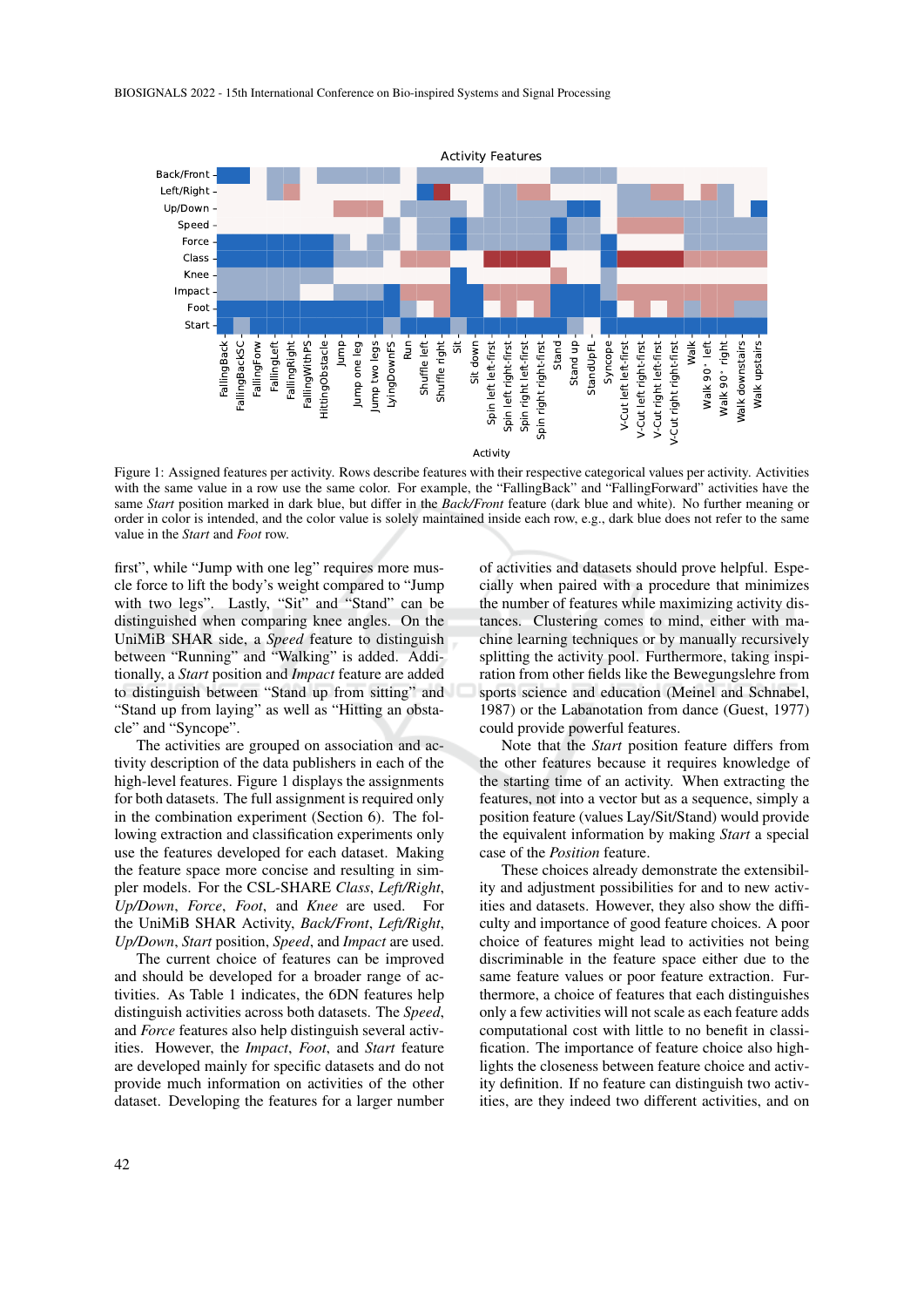which granularity should activities be distinguished? The proposed method makes modeling for human activity recognition more accessible for non-machine learning experts and easier to incorporate knowledge from other fields, emphasizing feature choice and design while abstracting the machine learning aspect.

## 3 FEATURE EXTRACTION

High-level feature extraction here describes the process of extracting attributes like Left/Neutral/Right from a given motion data sequence. The attributes are categorical and lend themselves to treating the extraction as a classification problem. In the following, three extraction methods are explored and evaluated based on Hidden Markov Models, Random Forests, and custom feature engineering. The main benefit of treating feature extraction as a classification problem is the easy extensibility. If a new feature is needed, only annotation of each activity is required to train an out-of-the-box classifier, like a Random Forest. However, Random Forests struggle with sequences of different lengths and, therefore, Hidden Markov Models are configured to work similarly to an out-of-the-box classifier.

The Random Forest is trained on the mean, sum, max, and min low-level features for each channel's first thousand samples. The low-level feature follows the notion that trends like *Left/Right* or *Up/Down* accumulate over time. The limitation to the first thousand samples results in the fact that for UniMiB SHAR, the whole sequence is used, while for CSL-SHARE, the first second of an activity is used (mean duration of most activities is around 1.7 seconds), which should be enough data to extract the chosen features and performed best in a cross-validation experiment.

The Hidden Markov Models can automatically learn to pay attention to essential segments of a sequence as well as channels by choice of topology and Gaussian Mixture training, which helps given the chosen features. For instance, not all parts of walking or falling might be important to determine if the feature value should be Left, Neutral, or Right. Additionally to the one-hot-encoded prediction of each feature, the HMM-based extraction also returns the HMMs confidence in the prediction as additional information to the combination task. Resulting in a feature space dimensionality of 39 (33 from feature values plus six confidences per feature) on the CSL-SHARE dataset and 37 on the UniMiB SHAR dataset (30 unique values plus seven confidences). The setup and hyperparameter choice follow the findings of (Hartmann et al.,

2021), including mean-based rotation removal for the UniMiB dataset. Accordingly, a sliding rectangular window is used, the mean, RMS, slope, and max features calculated, and the whole sequence normalized afterward for both datasets. A grid search with a 10 fold person-independent evaluation was performed to determine the best window size, as the high-level features are less time-sensitive compared to activities, and some longer trends, like a left curve, should be more pronounced with longer windows. Accordingly, for the CSL-SHARE dataset, 100ms windows are used (exceptions are the *Left/Right*, *Up/Down*, and *Foot*, where 200ms windows are used) while for UniMiB SHAR, 200ms windows are used (exceptions are *Left/Right* and *Back/Front* with 400ms windows). Each activity is modeled with one of three predetermined topologies: general-purpose, one step, several steps. All three follow the same pattern where the first and last states are called "Random" and are shared across all activities. Thus, trimming the sequence but not influencing the classification. The generalpurpose topology contains three consecutive states, while the step topology uses five, and several steps are modeled with three times five, i.e., three steps. The inner three to fifteen states then learn the main distinguishing aspects of the feature. Technically and for future experiments, the best matching topology for a sequence could be chosen automatically.

#### Feature Extraction Performance



Figure 2: Balanced accuracies for feature extraction in a 10-fold person independent cross-validation.

The feature extraction with HMMs and Random Forests are then evaluated in a 10-fold personindependent cross-validation. The balanced accuracy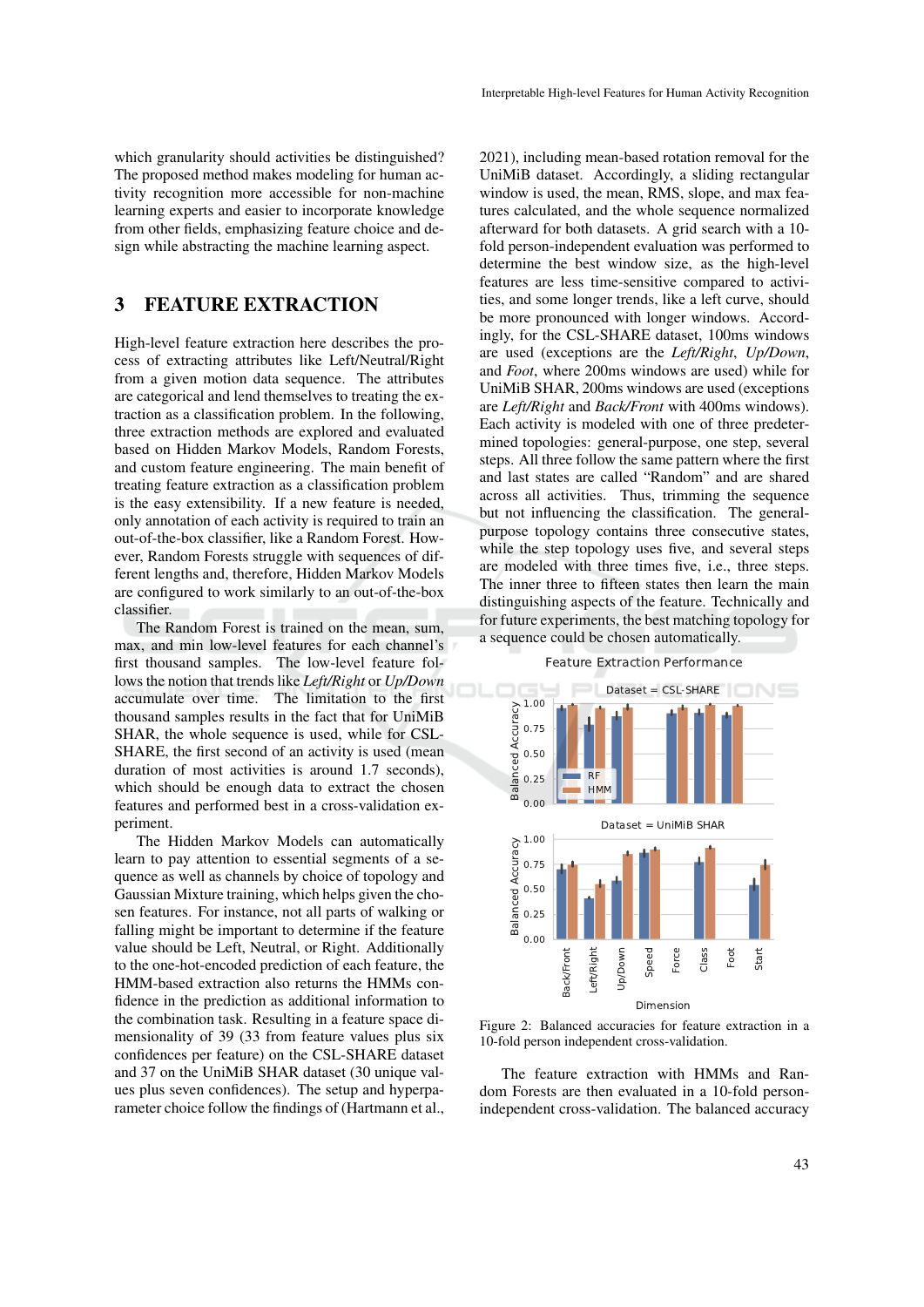is chosen, as the feature targets can be highly imbalanced (see Figure 1). The results are depicted in Figure 2. The HMM-based extraction outperforms the Random Forest one consistently. Accordingly, the following will focus on the HMM-based extraction. The features on the CSL-SHARE dataset are extracted with balanced accuracies in the very high ninety percent, with the lowest accuracy in the *Left/Right* feature at 96.1% balanced accuracy. This performance is encouraging, especially when compared to the activity classification accuracy of 93.7% in a leave-one-person-out cross-validation that is state of the art (Hartmann et al., 2021). On the UniMiB SHAR dataset, similar observations can be made. The balanced accuracies are around eighty percent, with *Left/Right* being an exception at 55.7% balanced accuracy. While these accuracies are promising for the overall classification, it is crucial to note that errors on the feature level propagate and add up in the final classification. Specifically, the extraction of the *Left/Right* feature requires further attention.

A closer look into the *Left/Right* evaluation in Figure 3 reveals that while the features are correctly extracted for almost all activities, the three activities "Walk", "Walk 90° left", and "Walk 90° right" are causing problems. Note that "Walk 90°" refers to walking a curve in three steps at which end a 90° turn is finished, rather than walking in a straight line. As *Left/Right* is the only feature distinguishing these activities in the high-level feature space, this error will propagate in the activity level classification (see Section 4).

The classifier-based feature extraction allows for effortless feature extension but adds a computational cost. For this reason, it is imperative to investigate if the features can also be extracted with hand-crafted functions. Furthermore, investigating what the classifiers base their decision on is of interest. As seen above, one of the main challenges and opportunities on the CSL-SHARE dataset is correctly identifying the direction in "Walk", "Walk 90◦ left", and "Walk 90° right". Taking a closer look at the characteristics of these three activities shows that they have very distinct slopes in the readings of the lower gyroscope in the *Left/Right* direction, specifically during the swing phase, which ought to be further exploited. Therefore, a cross-channel feature was developed using the goniometer to determine the swing phase combined with extracting said slope from the lower gyroscope. The cross-channel feature, named *AvgSlopeSwing* in the following, is then classified by a random forest requiring only five estimators and the whole setup evaluated in a leave-one-person-out cross-validation and conservation. Spectral and conservation in Fig. 2.1<br>
All  $L_f(RRtght$  relations the extraction of the extraction in Fig. 4.2<br>
and 2 reveals that while the features are correctly ex-<br>
true 3 reveals that while the feature



Figure 3: Confusion matrix for the *Left/Right* feature broken down into errors per activity.

based extraction at 72.6% accuracy in the three-class problem. While the observed behavior extracted with this feature fits most participants, it mixes directions with the neutral case for others. Figure 4 illustrates this. The feature demonstrates that the computational cost of classifier-based feature extraction can be reduced with feature engineering and should be further pursued.



Figure 4: Average slope during swing phase feature illustrated for Left/Neutral/Right walking with two select subjects.

### 4 CLASSIFICATION

The discriminatory power of the extracted high-level feature space combined with the Hidden Markov Models confidences is investigated using a 10-fold person-independent cross-validation. The feature extractors are trained on the same training data as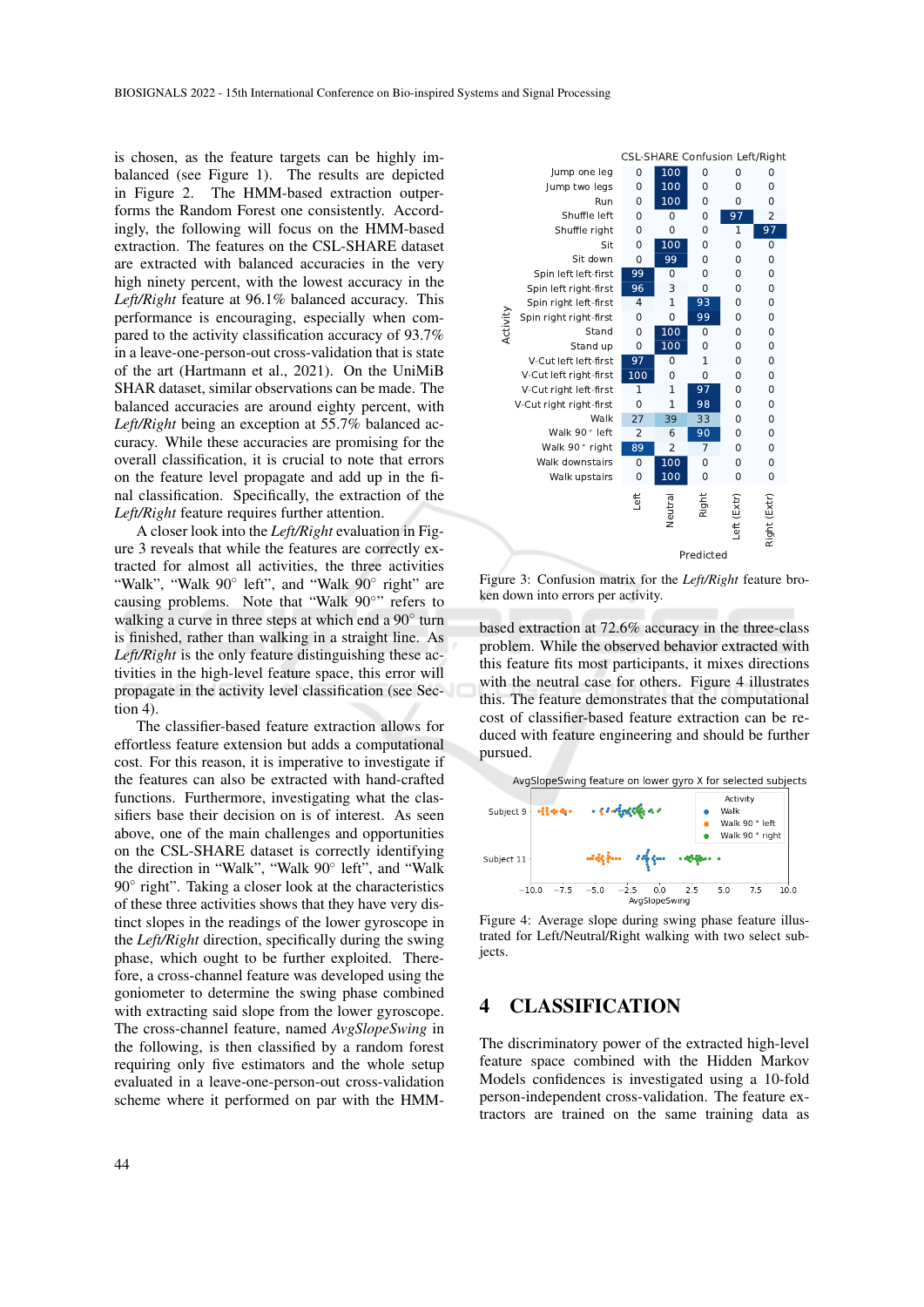

Figure 5: CSL-SHARE confusion matrix and activity distance. Color indicates activity distance in high-level feature space by the number of different feature values. The number in each cell denotes confusion in percent.

the combining classifier to avoid overestimating the method's actual performance. A Random Forest is used for classification in the high-level feature space.

On the CSL-SHARE dataset, overall performance of 85% is achieved, compared to 93.6% reported previously (Hartmann et al., 2021). The main problems in classification occur where there are few distinguishing features or the distinguishing features' extraction accuracy is lacking. Figure 5 shows that most confusions occur, where the distance between activities is low. In that sense, the figure highlights areas of attention where high confusion is expected due to low distance in red and areas with high distance and low expected confusion in blue. Confusion in lowdistance areas is further increased if the extraction of features struggles, which can be taken from Figure 2 and 1. For instance, the difference between the four "Spins" to their "V-Cut" counterparts is only in the *Force* feature (also the *Speed* feature, which is omitted here). Another example is the "Walk" and "Walk 90°" activities that differ in the *Left/Right* feature, which, as shown in Figure 3, has problems with determining the direction of these three activities.

A similar result is found in the UniMiB SHAR dataset, with a 64% accuracy compared to 77.0% reported previously (Hartmann et al., 2021). The confu-

sion matrix reveals that the different falls are hard to discriminate due to only a few distinguishing features. "FallingLeft" and "FallingRight", for instance, are mainly differing in the *Left/Right* feature from each other as well as the other falls. However, as shown in Figure 2, the *Left/Right* feature is not extracted very well, possibly due to only one example activity for each feature value in the UniMiB SHAR dataset. Similarly, the *Start* feature has some problems, which manifests when comparing "Stand up from sitting" to "Stand up from laying" and again when comparing "FallingBackSC" and "FallingBack". A closer look into the projected high-level feature space shows that it errs 50% of the time in the *Left/Right* and 70% in the *Start* feature, leaving the final classifier little chance to correctly predict the activity.

These classification evaluations show that while this setup trails the reported state-of-the-art performances by ten points on both datasets, there is potential in the method. Specifically, due to its high interpretability, errors can be attributed and considered when further developing the features and feature extraction.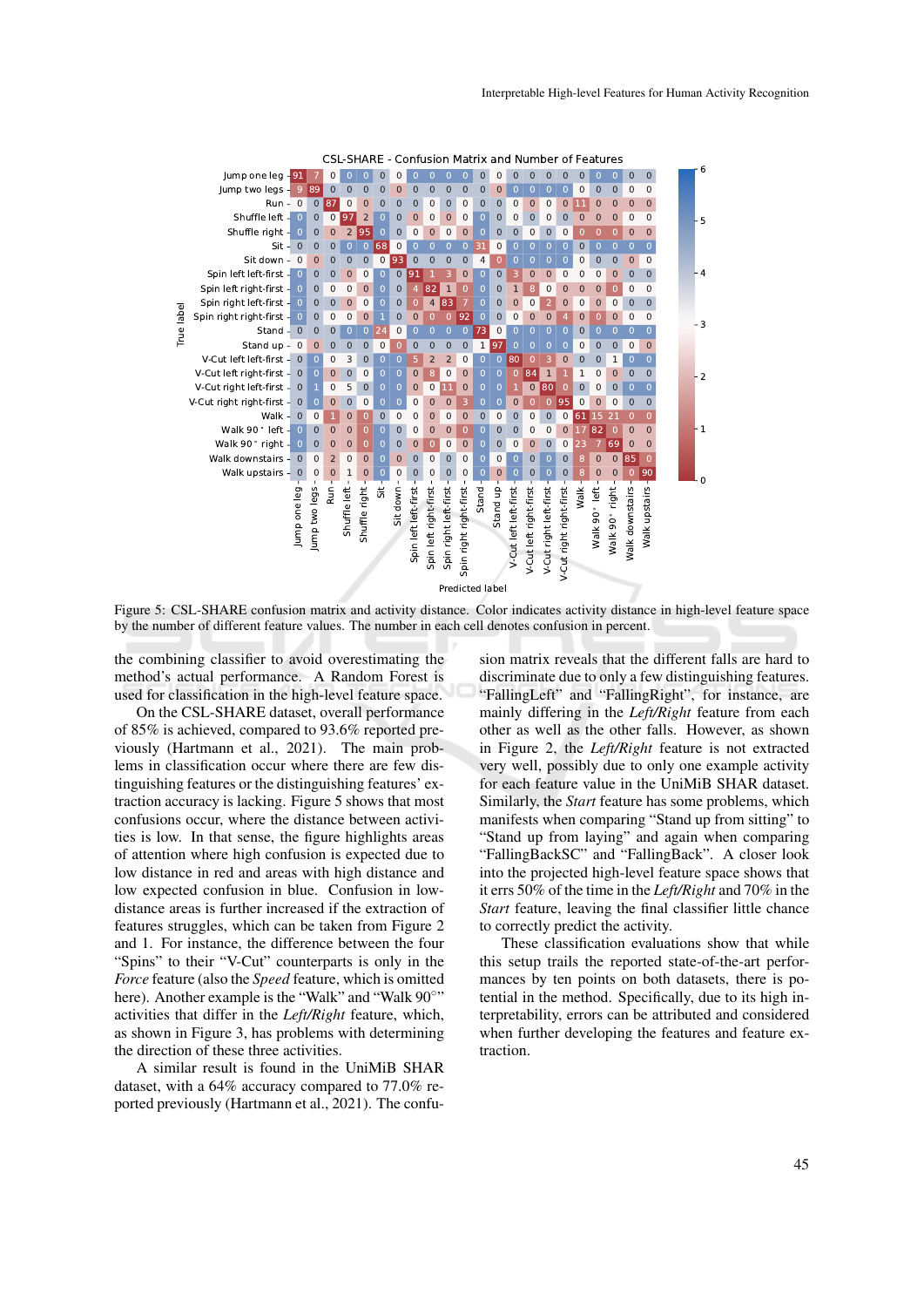

Figure 6: UniMiB SHAR confusion matrix and activity distance. Color indicates activity distance in high-level feature space by the number of different feature values. The number in each cell denotes confusion in percent.

# 5 IMBALANCED DATA AND FEW-SHOT LEARNING

A significant advantage of the proposed method is that data from different activities is combined in the highlevel feature extraction, resulting in a higher number of data points for each feature value. This data sharing allows features to be extracted from unseen activities and such with a low occurrence in the dataset while at the same time maintaining interpretability. Few-shot learning and imbalanced data are especially interesting in human activity recognition as there is a vast amount of different activities, which could be picked up quickly with a few-shot learning algorithm. Furthermore, some activities are hard to record and have little training data available but require accurate recognition. Falls are a common example, which in current datasets are typically simulated but are crucial to recognize accurately.

The following experiment evaluates the high-level classifier on the full data, except for one activity, from which only one sample is included in the training data in a 5-fold person-independent cross-validation. This procedure is repeated for each activity and with varying amounts of given samples. The activity occurrences in the CSL-SHARE dataset are mostly equally distributed at roughly 20 recordings per activity and

participant. Therefore, four sample sizes are evaluated, namely: 1 sample (0.3% percent of otherwise available samples in the 5-fold scheme), 8 (2.5%), 16 (5%), and 32 (10%). In the UniMiB SHAR dataset the occurrences of each activity differ, ranging from 153 samples ("Standing up from sitting") up to 1985 ("Running"), with the median at roughly 500 samples. Accordingly, the following numbers of samples were evaluated: 1 sample (0.25% mean), 10 (2.5% mean), 20 (5% mean), 40 (10% mean). As the training data is highly imbalanced and includes only a few training examples, the high-level classifier is switched from a Random Forest to a Balanced Random Forest utilizing undersampling (Chen et al., 2004). All other parameters remain the same, including the feature extraction. Four metrics are evaluated: the overall accuracy, the f1 score of the low sample activity, the percentage of samples with fully correct extracted features, and the amount of errors in the extracted features (calculated as mean difference between the one-hot-encoded feature vectors without confidences). The overall accuracy can be compared with the classification results in Section 4 and indicate the overall performance implication if one activity is low-resourced. The f1 score indicates how well the low-resourced activity is recognized after training. The percentage of samples with correctly ex-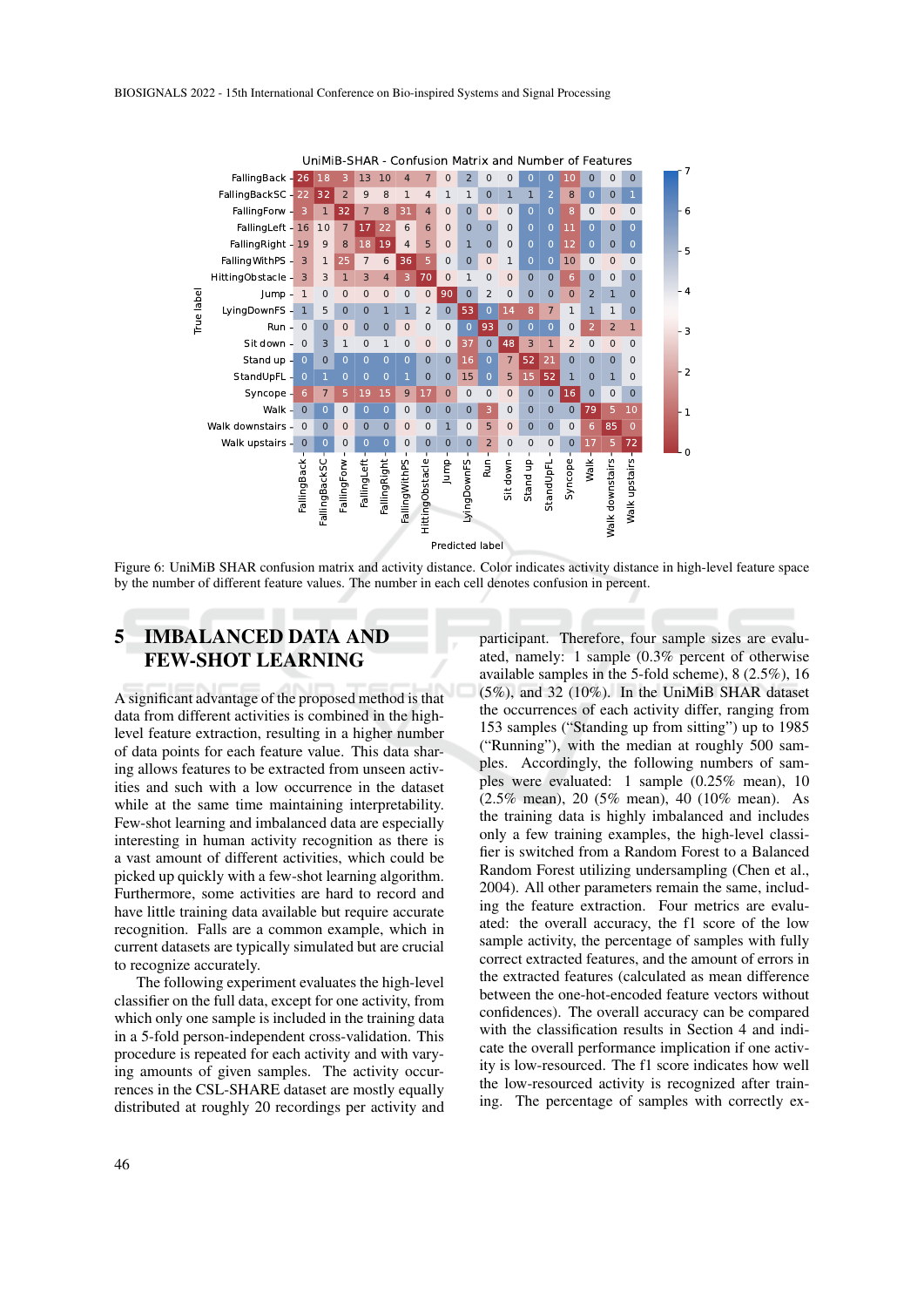

Figure 7: Performance on CSL-SHARE and UniMiB SHAR with four evaluated metrics. Averaged across 5-fold personindependent cross-validation and rotating low-resourced activity.

tracted features indicates how well the feature extraction works. This percentage might differ from the f1 score, as the activity-level classifier might compensate for wrongly extracted features but might also ignore correctly extracted features due to a bias learned in training. The error metric complements this by indicating how far off the feature extraction was from the correct feature values.

Figure 7 shows the results of this evaluation. The plot shows both the f1 score and correct extraction increasing and the mean extraction error decreasing with the number of shown samples, while the overall accuracy remains stable and is close to the scores found in the classification experiments (see Section 4). The latter, combined with the low f1 score, indicates that all other activities perform well independently of the low-resourced activity. The low f1 score shows that this setup struggles with one-shot learning, but can perform well with low-resourced activities beyond one-shot learning and can come close to full data with only 10% of the original data.

Note that the mean error of the extracted feature is at less than 20% for both datasets (CSL-SHARE one-shot is at 14.2% and UniMiB SHAR at 19.5%). Recall that the one-hot encoded feature space has 33 (CSL-SHARE) and 30 (UniMiB SHAR) dimensions, meaning that on average less than three features are extracted incorrectly (dimensionality times the error divided by two, as an error in a feature results in two errors in the one-hot encoding) in both datasets in the one-shot experiment. Concluding, that while the classification of low-resourced activities should be improved, the feature extraction errs in few, but activity distinguishing features and improving these would improve few-shot learning.

# 6 DATASET COMBINATION

Another major advantage of the proposed method is the universality and independence of the extracted

features from the sensor setup. Opening up the opportunity to combine and compare datasets in this highlevel feature space. Of course, there are limitations, and not every feature makes sense for each dataset. However, this can be accounted for when choosing the features. The following experiment is a proof of concept and combines the aforementioned datasets CSL-SHARE and UniMiB SHAR in a stratified persondependent evaluation. The scheme was chosen to ensure each activity occurring in the training and test set, which is challenging in a person-independent evaluation across datasets with different participants. The features listed in Section 2 for each of the datasets are combined as displayed in Figure 1. Therefore, more but not necessarily information-increasing features are extracted compared to the classification and few-shot learning experiments. The feature extraction is trained individually for the different datasets but similar to the previous experiments within the evaluation scheme. The activity-level classification is then done in the resulting feature space. Not unlike an interpretable equivalent to swapping the first layers of a Neural Network depending on input while keeping the last layers fixed. The activity-level classification is, therefore, independent from the dataset, which means, that now "V-Cuts" (CSL-SHARE) need to be distinguished from "Falls" (UniMiB SHAR). At the same time, both datasets have shared activities like "Walk" resulting in more samples compared to each individual dataset. The resulting 74% accuracy is in the middle between the 85% on the CSL-SHARE and the 64% on the UniMiB SHAR dataset (see Section 4). The confusion matrix is omitted here for brevity. The errors made during classification are the same as in the previous individual dataset experiments, except the "Walk" activity. "Walk" is now less confused with the "Walk 90°" activities and seems to have benefited from the additional samples or the additional features not present in previous experiments. The effects and possible benefits of the data combination will be investigated in future work. The dataset combina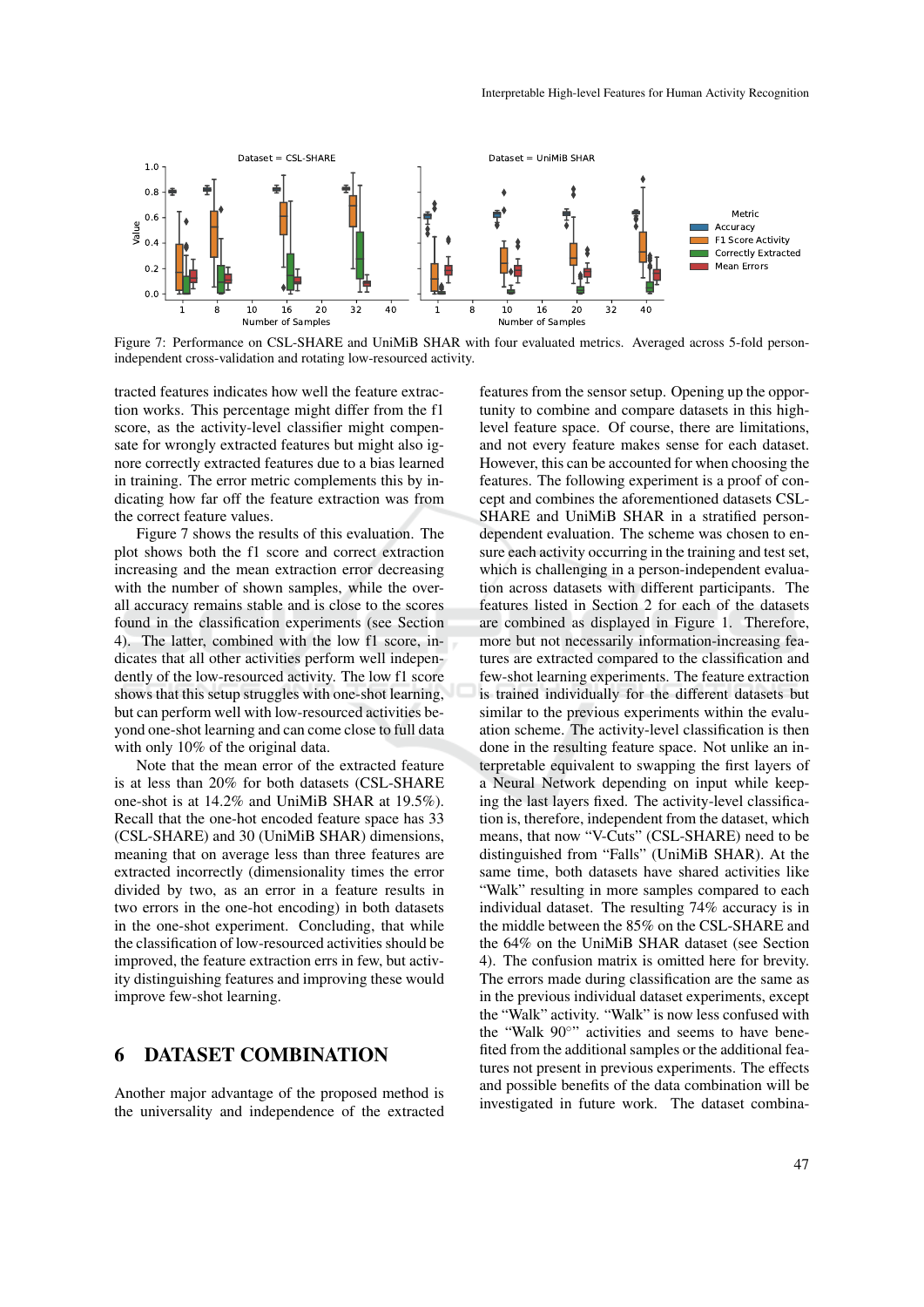tion demonstrates that combining datasets with this method is possible, which creates a foundation to find commonalities and suited features for activities across different settings.

# 7 CONCLUSIONS

This paper introduces a novel way of classifying human activities based on unique combinations of interpretable high-level features for each activity. The extracted features are interpretable and easily extensible, and allow comparison and combination of different datasets in the high-level feature space. The three approaches using HMMs, Random Forests, and custom high-level feature functions for feature extraction were proposed and evaluated, of which the Hidden Markov Model performed best across the two datasets CSL-SHARE and UniMiB SHAR. Classification experiments investigated how well the extraction combined with a Random Forest for final classification could perform. In a person-independent 10 fold cross-validation, they performed well, at 85% on the CSL-SHARE compared to 93.6% state-of-the-art and 64% compared to 77.0% state-of-the-art on the UniMiB SHAR dataset (Hartmann et al., 2021). Furthermore, few-shot learning experiments were conducted, where one-shot learning did not succeed, but low extraction error rates and increasing f1 scores in few-shot learning are encouraging. Additionally, an experiment combining the two datasets showed the potential and promise of developing human activity recognition systems across data sources. Remarkable is that the errors in both classification experiments and few-shot learning experiments are attributable, and the next steps for increased performance are clear: deepened development and choice of features along with their extraction methods.

Furthermore, the next two major steps are clear: further investigate and develop high-level features and extract these as sequences rather than as vectors to enable online recognition. High-level features will be developed borrowing from previous HAR work, sports knowledge, and even utilizing findings and criteria from dance from decades of previous work. The main challenges for sequence extraction are creating the ground truth and addressing varying sampling rates across datasets. The ground truth creation likely requires manual data annotation and might only be possible for certain high-level features and if the dataset provides video examples. A sliding window approach could address the sequence problem when extracting features for a single dataset, but it does not scale easily across datasets due to different sampling

rates. The slow nature of high-level features might enable re-sampling and should be investigated in future work. These and other topics, including estimating a performance ceiling with Neural Networks and extending to further datasets and modalities, are future work for these high-level features.

#### REFERENCES

- Amma, C., Gehrig, D., and Schultz, T. (2010). Airwriting recognition using wearable motion sensors. In *First Augmented Human International Conference*, page 10. ACM.
- Arifoglu, D. and Bouchachia, A. (2017). Activity recognition and abnormal behaviour detection with recurrent neural networks. *Procedia Computer Science*, 110:86–93.
- Bakis, R. (1976). Continuous speech recognition via centisecond acoustic states. *The Journal of the Acoustical Society of America*, 59(S1):S97–S97.
- Chen, C., Liaw, A., and Breiman, L. (2004). Using Random Forest to Learn Imbalanced Data. Technical report.
- Dickinson, S. J., Leonardis, A., Schiele, B., and Tarr, M. J. (2009). *Object categorization: computer and human vision perspectives*. Cambridge University Press.
- Guest, A. H. (1977). *Labanotation: Or, Kinetography Laban : the System of Analyzing and Recording Movement*. Number 27. Taylor & Francis.
- Hartmann, Y., Liu, H., and Schultz, T. (2021). Feature space reduction for human activity recognition based on multi-channel biosignals. In *Proceedings of the 14th International Joint Conference on Biomedical Engineering Systems and Technologies*, pages 215– 222. INSTICC, SciTePress.
- Liu, H., Hartmann, Y., and Schultz, T. (2021a). CSL-SHARE: A multimodal wearable sensor-based human activity dataset. *Frontiers in Computer Science*.
- Liu, H., Hartmann, Y., and Schultz, T. (2021b). Motion Units: Generalized sequence modeling of human activities for sensor-based activity recognition. In *EU-SIPCO 2021 - 29th European Signal Processing Conference*. IEEE.
- Meinel, K. and Schnabel, G. (1987). *Bewegungslehre - Sportmotorik: Abriß einer Theorie der sportlichen Motorik unter padagogischem Aspekt. ¨* Meyer & Meyer Verlag, Aachen, 12., ergänzte auflage edition.
- Micucci, D., Mobilio, M., and Napoletano, P. (2017). UniMiB SHAR: A dataset for human activity recognition using acceleration data from smartphones. *Applied Sciences*, 7(10):1101.
- Oniga, S. and Sütő, J. (2014). Human activity recognition using neural networks. In *Proceedings of the 15th International Carpathian Control Conference*, pages 403–406. IEEE.
- Ordóñez, F. J. and Roggen, D. (2016). Deep convolutional and LSTM recurrent neural networks for multimodal wearable activity recognition. *Sensors*, 16(1):115.